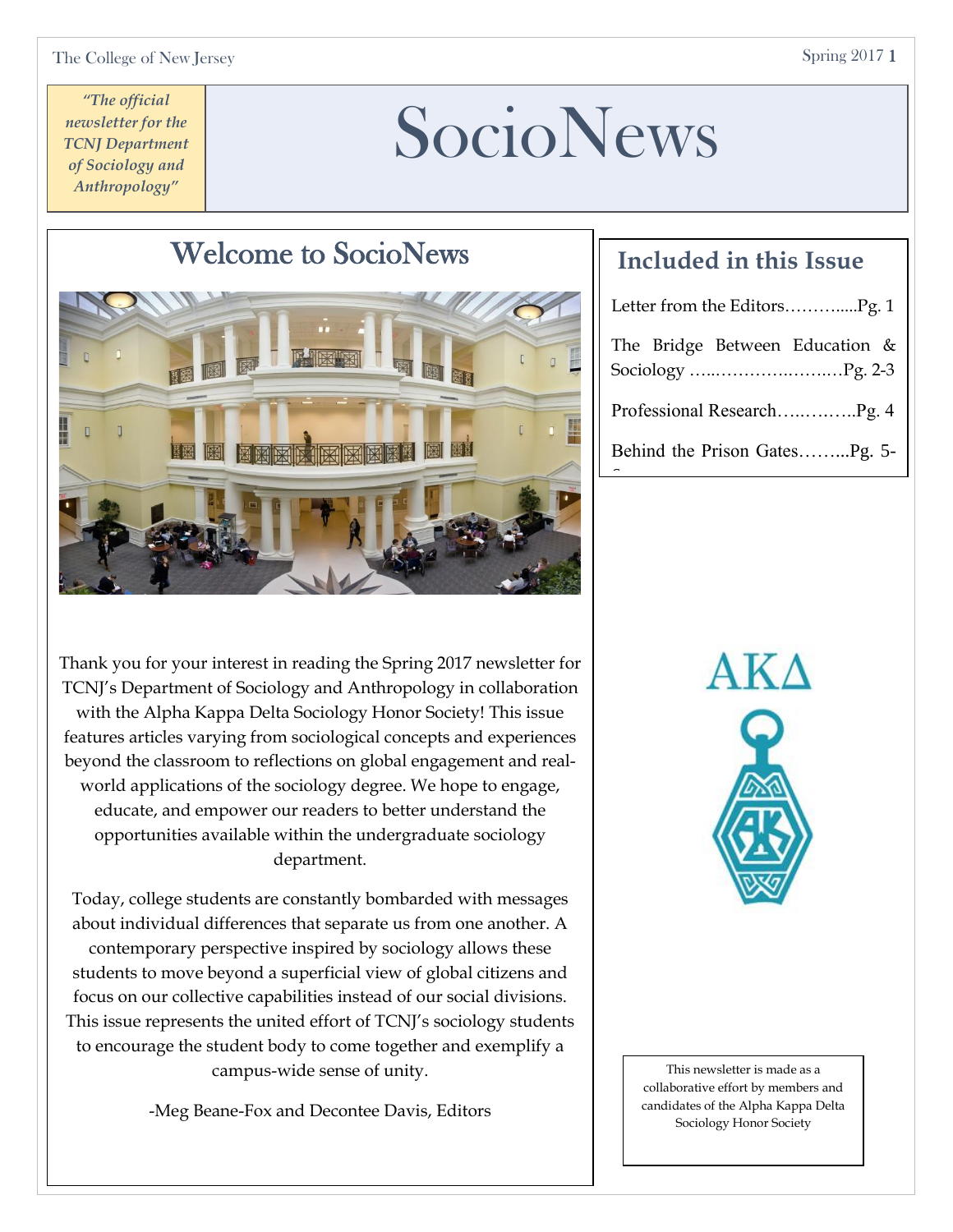# SocioNews

### The Bridge Between Education & Sociology

 As juniors at The College of New Jersey we have all taken sociology classes where we have learned the importance of learning through experience. The sociology department here at TCNJ, encourages us to step outside the classroom to learn what the world is like outside of our campus. As double majors in both elementary education and sociology, we were excited to be able to combine our passion for teaching and sociology through a community outreach program this past winter. It is no secret that American schools suffer from an education gap due to socio-economic factors. These social issues sparked interest within all three of us, so we decided to spend time in a Title One school to see how socioeconomic inequalities impact students in school. For our community outreach program we volunteered at an after school program in the heart of Trenton, New Jersey.

We read stories to the students, planned art projects, helped with homework, and talked to the children. Immediately upon arriving in the 4th/5th grade classroom that we were selected to be in, we noticed that there was a limited amount of resources, compared to the suburban classrooms that we have all student taught in. The one resource that stood out to us the most, was the classroom library. (Featured below is a comparison of the bookshelf in the Trenton school where we volunteered to one of the classrooms in Ringoes, New Jersey). After realizing this trend within the school we volunteered in, we took it upon ourselves to bring items that the students do not get access to regularly in their daily school lives. We wanted to give these students experiences that other students, in different school districts receive.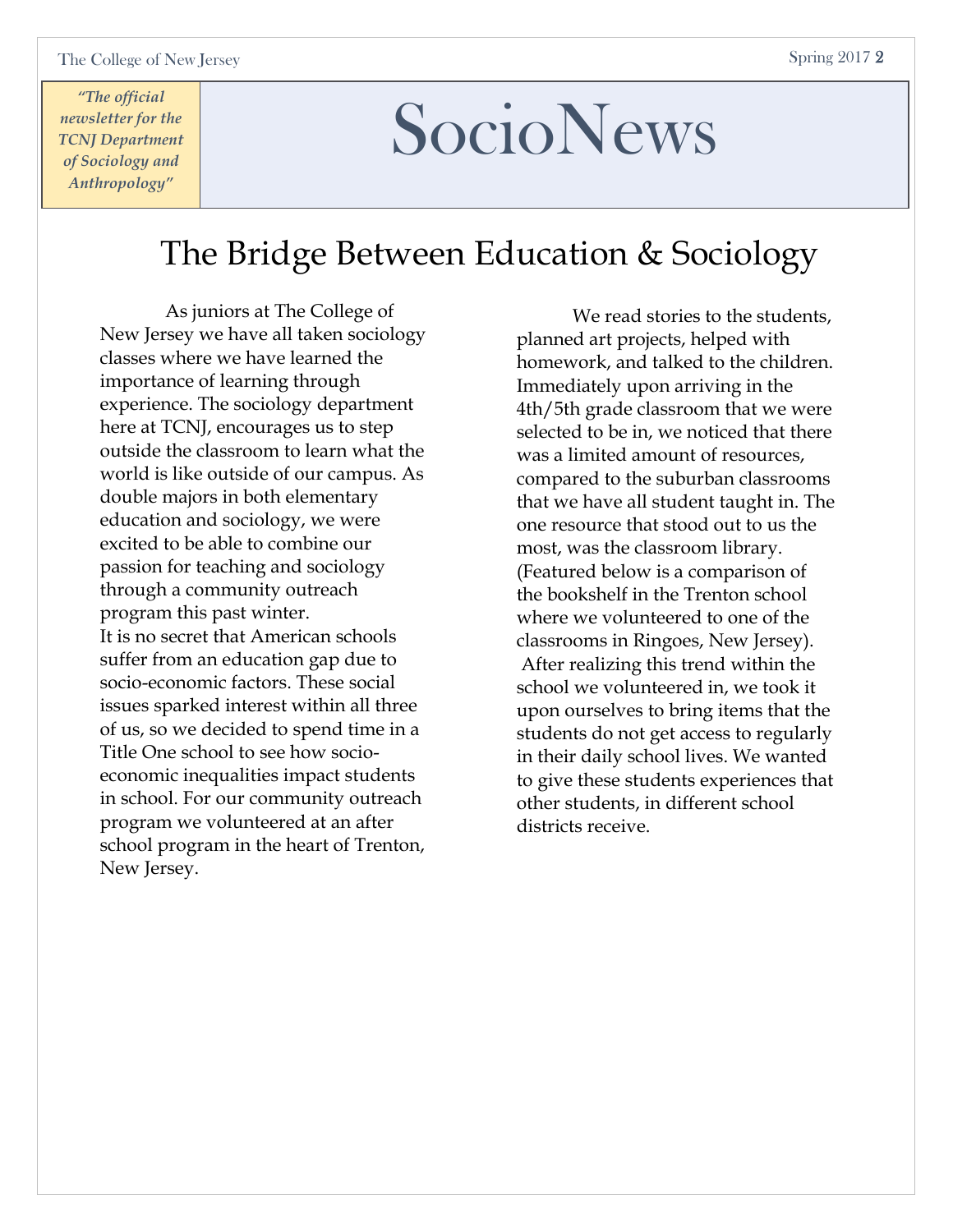

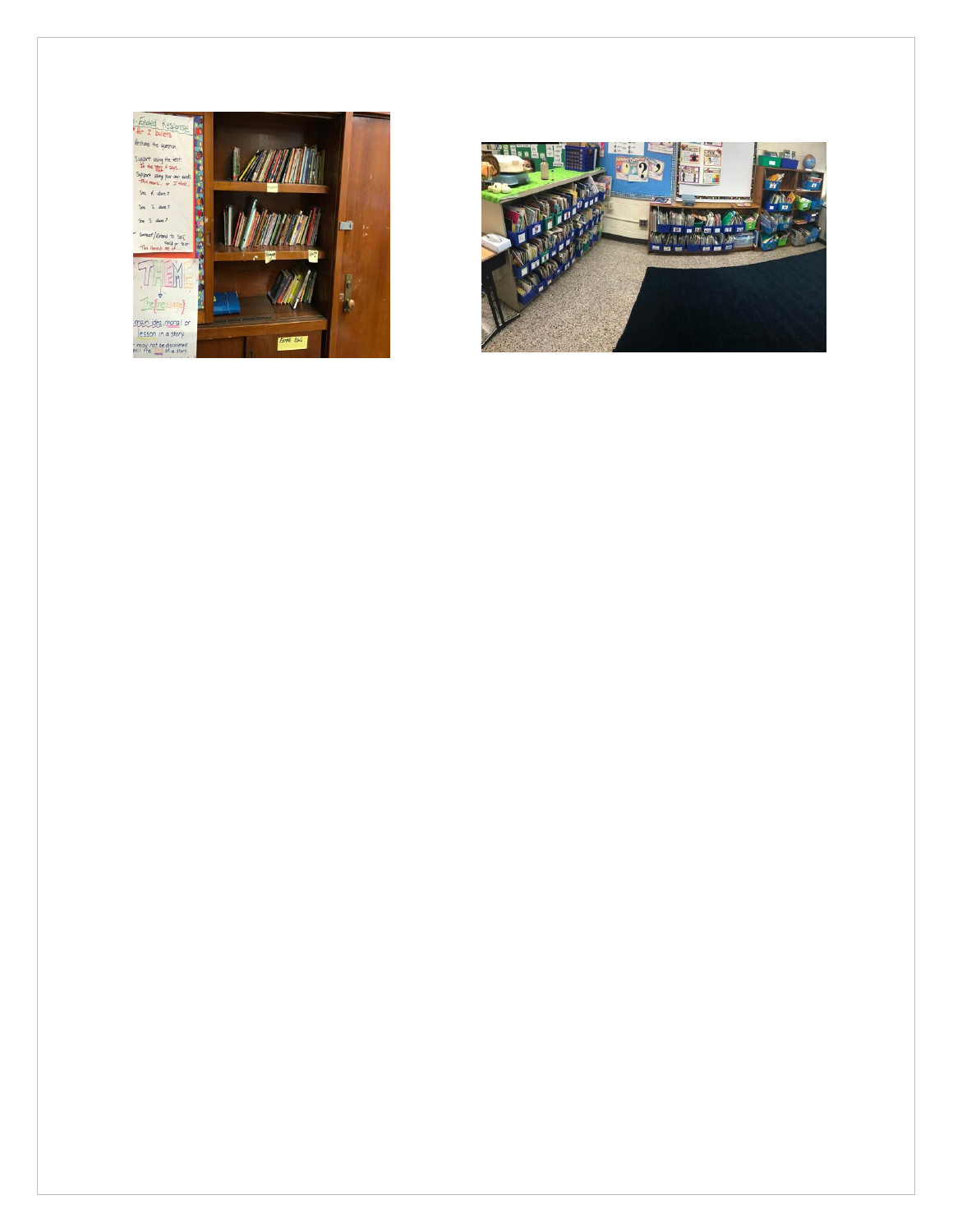### SocioNews

#### The Bridge Between Education & Sociology (cont.)

Ultimately, we wanted to make an impact during the time we were there, and in a small way close the education gap. In order to do so we brought supplies that we have seen in other after school programs. This included books for read alouds, allowing the children to read books that they have never read before, as well as supplies for arts and crafts. The craft that the students enjoyed that most was a Thanksgiving themed craft, which went along with a Thanksgiving read aloud.



We brought in materials for the students to make their own bookmarks that looked like turkeys, which we thought would be helpful since they told us they read everyday in school. (Featured below are some of the examples of the turkeys that the students made.) After talking to the students they seemed very thankful and said they enjoyed the activities, especially, since it was different than their normal after school routine. Overall, we were happy to make a positive impact on not only their education, but their lives.

> - Gabriella Cardoso, Kristine Gaffney, and Olivia Markoski

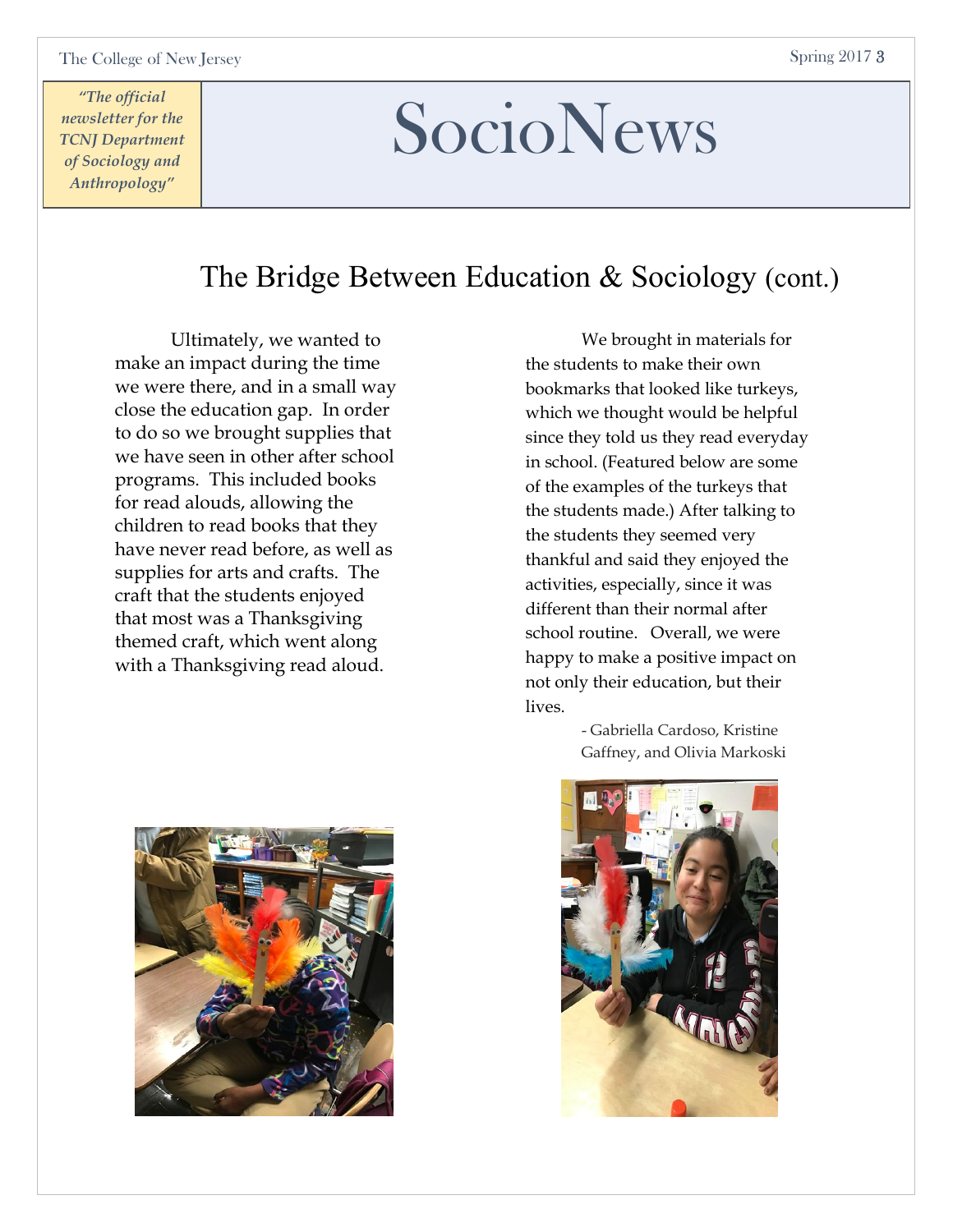## SocioNews

#### A Professional Research Experience with Dr. Bates

As part of Dr. Bates' research seminar on the effectiveness of the professional formation of engineering students at TCNJ, a group of us were able to see first-hand how professional research is conducted. We read up on the literature, determining which articles were deemed useful and which were not. The nine of us were also able to conduct interviews. utilizing our social networks to recruit upperclassmen into the study. As the semester went on, each one of us took interest in different parts of the study and conducted mini research projects.

I focused on the influence of internships on a student's career path. What I found from the data among the juniors and seniors there was a major focus on the importance of having an internship. Participants felt having an internship was crucial to finding a job after graduation and provided clarity on what the next step should be. Overall, the participants who obtained an internship made a connection to what was taught in the classroom and the tasks asked of them at the internship. The participants stated having an internship during their undergraduate years had many benefits such as: finding the right company, deciding to do research, or choosing to go on to graduate school.

The participants stated having an internship during their undergraduate years had many benefits such as: finding the right company, deciding to do research, or choosing to go on to graduate school. I was surprised to see how frequently the topic of internships came up during the interviews, especially from the juniors and seniors.

Looking forward, creating an open dialogue with the engineering students about when to apply for internships and which companies they should apply to would be extremely helpful, especially to students doing this for the first time. As a sociology student, we are required to have an internship for our capstone I found it interesting the engineering department does not have a mandatory co-op requirement. Inferring from the responses of the participants, I believe having a mandatory co-op for engineering students would profit both the engineering department and engineering students. I do not believe these changes will happen right away or if at all, but I would hope the engineering department takes into consideration the feedback from their students.

-Gabriella Garcia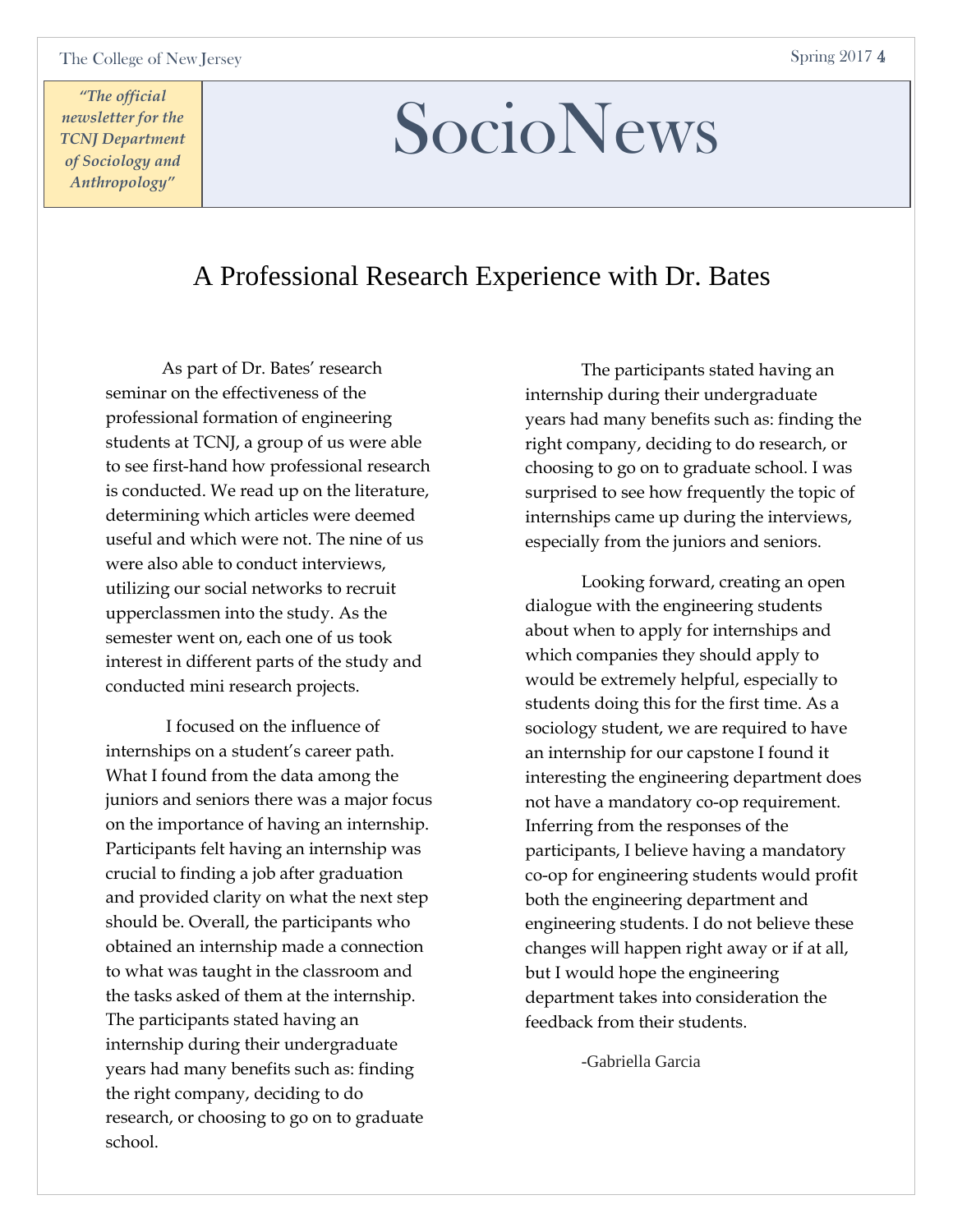The College of New Jersey Fall 2016 5

*"The official newsletter for the TCNJ Department of Sociology and Anthropology"*

# SocioNews

### Behind the Prison Gates: A Semester with the NJ DOC Substance Abuse Programming & Addiction Services

During the fall 2016 semester, as part of my Sociology Senior Seminar experience, I had an internship with the Department of Corrections' Substance Abuse Programming & Addiction Services (OSAPAS). The goal of this division of the DOC is to address the addiction concerns of the offender population under the NJDOC's jurisdiction. There are numerous departments within this unit, but the two that I primarily worked with were the Therapeutic Community Substance Abuse Disorder Treatment Program and the Engaging the Family in the Recovery Process. The TC program is contracted out by the NJDOC as an in-prison treatment system, the first phase in a continuum of care that is later followed by participation in residential community release programming. One key aspect of this program is its focus on the whole person—recognizing the importance of making changes in lifestyle and selfidentity—in the treatment of substance abuse as a disorder. The ETF program is "an innovative approach for the max-out offender;" it recruits the spouses or committed partners and sometimes the children of offenders as allies in an effort to end the criminal and addictive lifestyle

The focus on creating familial support mechanisms towards reintegration back into the community is a key component of this program.

I visited multiple correctional facilities throughout the state after I was issued an ID and entered into the system, which is contingent on a thorough background check. My supervisor, Adam, told me about the different programs offered through OSAPAS at the facilities, and he also briefed me on the type and nature of the different correctional facilities in addition to their rules and guidelines. Adam encouraged me to visit as many institutions as I could because he believes in the importance of witnessing and spreading the word of the positive outcomes of the work that departments like his do. I visited the Central Reception and Assignment Facility (CRAF) just down the road from my office in Central Office Headquarters on the border of Ewing and Trenton with a supervisor who sits on the classification committee. Inmates at CRAF are convicted offenders who are awaiting their prison classification. The classification committee goes through the day's list of convicted offenders and assigns them their security designation, length of sentence, and prison assignment.